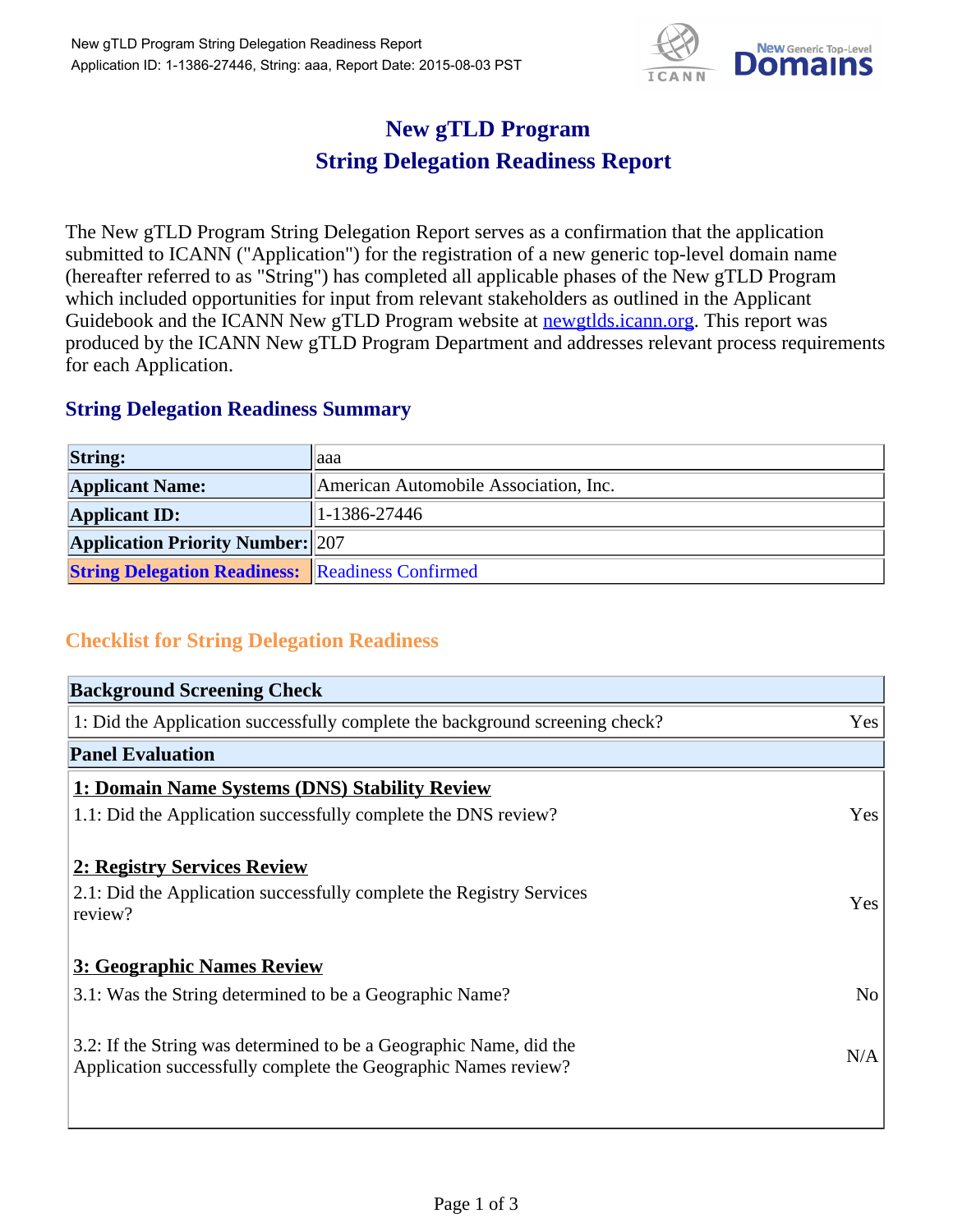

| <b>4: Financial Review</b><br>4.1: Did the Application successfully complete the Financial Capability<br>review?                                                                                                                                                                                                                                             | Yes |
|--------------------------------------------------------------------------------------------------------------------------------------------------------------------------------------------------------------------------------------------------------------------------------------------------------------------------------------------------------------|-----|
| <b>5: Technical Review</b><br>5.1: Did the Application successfully complete the Technical and<br><b>Operation Capability review?</b>                                                                                                                                                                                                                        | Yes |
| <b>6: String Similarity Review</b><br>$\vert$ 6.1: Was the Application determined to not be confusingly similar to other<br>applied for strings, including through String Confusion Objections?                                                                                                                                                              | Yes |
| 6.2: If the Application was determined to be confusingly similar to other<br>applied for strings, including through String Confusion Objections, did the<br>Application prevail in the string contention resolution process (CPE,<br>Auction, and/or Self-Resolution of String Contention via<br>withdrawal/termination of all other members in contention)? | N/A |

| <b>Public Comment Period</b>                                                                                                                                                                   |                |
|------------------------------------------------------------------------------------------------------------------------------------------------------------------------------------------------|----------------|
| 1: Was the public provided an opportunity to submit comments on the Application?                                                                                                               | Yes            |
| 2: Were comments for the Application considered by evaluation panels?                                                                                                                          | Yes            |
| <b>Objection Process</b>                                                                                                                                                                       |                |
| 1: Were objections filed against the Application?                                                                                                                                              | N <sub>0</sub> |
| 2: If objections were filed against the Application, did Applicant prevail in the dispute<br>resolution proceedings for all Legal Rights, Limited Public Interest and Community<br>Objections? | N/A            |
| Governmental Advisory Committee (GAC) Advice                                                                                                                                                   |                |
| 1: Did the GAC have an opportunity to provide advice for the Application?                                                                                                                      | Yes            |
| 2: Did the GAC provide consensus GAC advice that the String should not be approved by<br>the ICANN Board?                                                                                      | N <sub>o</sub> |
| 3: If the GAC provided consensus GAC advice to the ICANN Board, did the ICANN Board<br>(or New gTLD Program Committee) accept the GAC advice?                                                  | N/A            |
| <b>Accountability Mechanisms</b>                                                                                                                                                               |                |
| 1: Was the Application the subject of a complaint or review through one of ICANN's<br>accountability mechanisms (Reconsideration or Independent Review)?                                       | N <sub>0</sub> |
| 1.1: If yes, did the BGC, ICANN Board or New gTLD Program Committee determine that<br>the Application should not proceed to contracting?                                                       | N/A            |